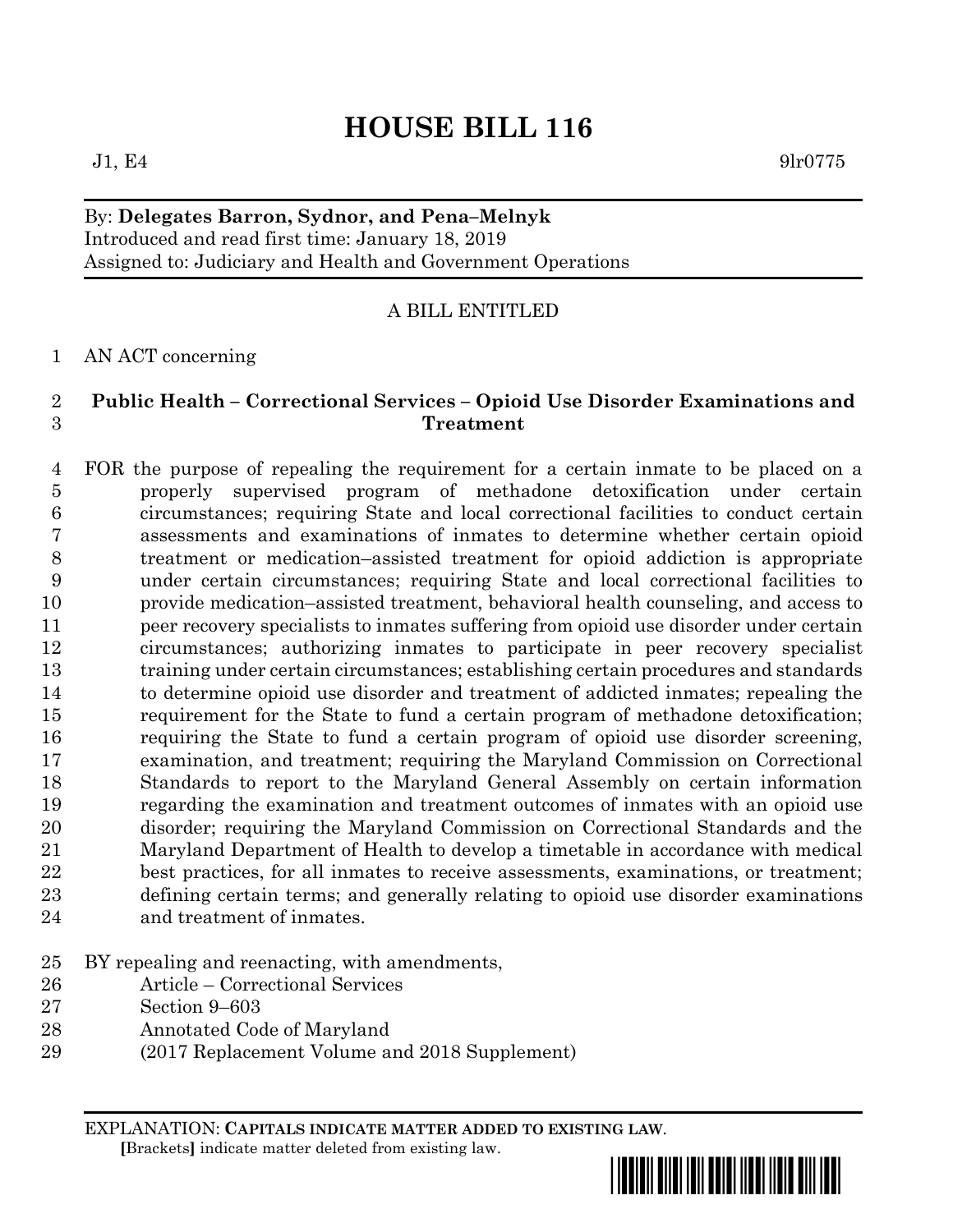|                               | $\overline{2}$<br><b>HOUSE BILL 116</b>                                                                                                                                                                              |
|-------------------------------|----------------------------------------------------------------------------------------------------------------------------------------------------------------------------------------------------------------------|
| $\mathbf 1$<br>$\overline{2}$ | SECTION 1. BE IT ENACTED BY THE GENERAL ASSEMBLY OF MARYLAND,<br>That the Laws of Maryland read as follows:                                                                                                          |
| 3                             | <b>Article - Correctional Services</b>                                                                                                                                                                               |
| 4                             | $9 - 603.$                                                                                                                                                                                                           |
| $\overline{5}$<br>6           | An inmate in a State or local correctional facility shall be placed on a properly<br>(a)<br>supervised program of methadone detoxification if:                                                                       |
| 7                             | (1)<br>a physician determines that the inmate is an addict;                                                                                                                                                          |
| 8                             | (2)<br>the treatment is prescribed by a physician; and                                                                                                                                                               |
| 9                             | (3)<br>the inmate consents in writing to the treatment.                                                                                                                                                              |
| 10<br>11                      | (1)<br>(A)<br>IN THIS SECTION THE FOLLOWING WORDS HAVE THE MEANINGS<br>INDICATED.                                                                                                                                    |
| 12                            | "HEALTH CARE PRACTITIONER" MEANS:<br>(2)                                                                                                                                                                             |
| 13<br>14<br>15                | (I)<br>A PHYSICIAN AUTHORIZED BY LAW TO PRACTICE MEDICINE<br>IN THE STATE, AS DEFINED UNDER § 14-101 OF THE HEALTH OCCUPATIONS<br>ARTICLE;                                                                           |
| 16<br>17<br>18                | A PHYSICIAN'S ASSISTANT LICENSED TO ACT AS AN<br>(II)<br>ASSISTANT TO A LICENSED PHYSICIAN UNDER TITLE 15 OF THE HEALTH<br><b>OCCUPATIONS ARTICLE; OR</b>                                                            |
| 19<br>20                      | (III) A NURSE PRACTITIONER, AS DEFINED UNDER $\S$ 8-508 OF<br>THE HEALTH OCCUPATIONS ARTICLE.                                                                                                                        |
| 21<br>22<br>$23\,$            | "MEDICATION" MEANS A MEDICATION APPROVED BY THE<br>(3)<br>FEDERAL FOOD AND DRUG ADMINISTRATION FOR THE TREATMENT OF OPIOID USE<br>DISORDER.                                                                          |
| 24<br>$25\,$<br>26<br>$27\,$  | "MEDICATION-ASSISTED TREATMENT" MEANS THE USE OF<br>(4)<br>MEDICATION, IN COMBINATION WITH COUNSELING AND BEHAVIORAL HEALTH<br>THERAPIES, TO PROVIDE A HOLISTIC APPROACH TO THE TREATMENT OF OPIOID USE<br>DISORDER. |
| 28                            | "OPIOID USE DISORDER" MEANS A MEDICALLY DIAGNOSED<br>(5)                                                                                                                                                             |

 **PROBLEMATIC PATTERN OF OPIOID USE THAT CAUSES SIGNIFICANT IMPAIRMENT OR DISTRESS.**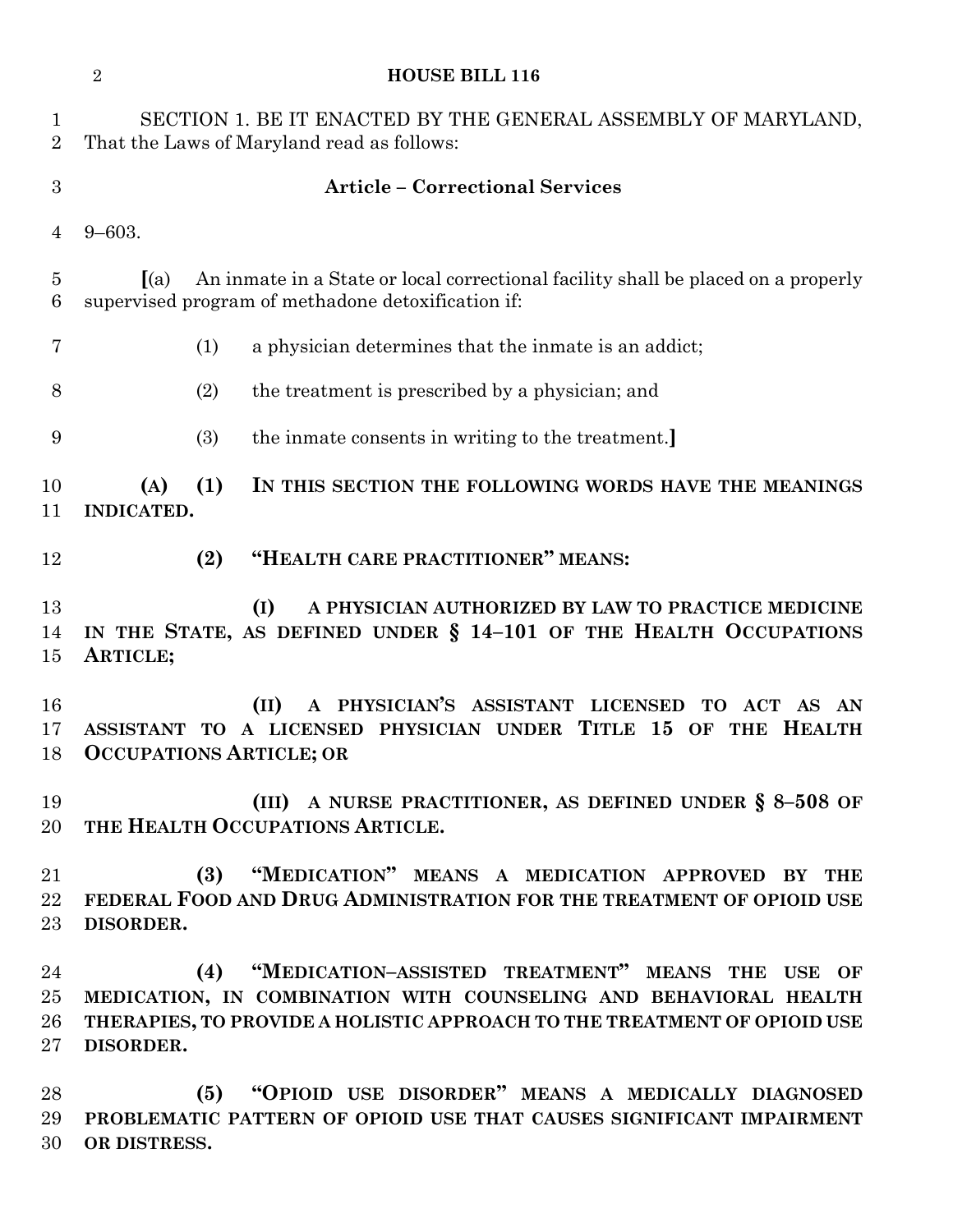**(6) "PEER RECOVERY SPECIALIST" MEANS AN INDIVIDUAL IN RECOVERY FOR OPIOID USE DISORDER WHO HAS BEEN CERTIFIED BY AN ENTITY APPROVED BY THE MARYLAND DEPARTMENT OF HEALTH FOR THE PURPOSE OF PROVIDING PEER SUPPORT SERVICES, AS DEFINED UNDER § 7.5–101(N) OF THE HEALTH – GENERAL ARTICLE.**

 **(B) (1) (I) EACH STATE OR LOCAL CORRECTIONAL FACILITY SHALL CONDUCT AN ASSESSMENT OF THE MENTAL HEALTH AND SUBSTANCE USE STATUS OF EACH INMATE WITHIN 24 HOURS AFTER INCARCERATION, INCLUDING PRETRIAL INCARCERATION, USING GUIDELINES AND CRITERIA APPROVED BY THE BEHAVIORAL HEALTH ADMINISTRATION WITHIN THE MARYLAND DEPARTMENT OF HEALTH, TO DETERMINE:**

 **1. IF THE MEDICAL DIAGNOSIS OF AN OPIOID USE DISORDER IS APPROPRIATE; AND** 

 **2. IF MEDICATION–ASSISTED TREATMENT IS APPROPRIATE.**

 **(II) AN ASSESSMENT UNDER SUBPARAGRAPH (I) OF THIS PARAGRAPH SHALL BE CONDUCTED USING GUIDELINES AND CRITERIA APPROVED BY THE BEHAVIORAL HEALTH ADMINISTRATION WITHIN THE MARYLAND DEPARTMENT OF HEALTH.**

 **(2) IF AN ASSESSMENT CONDUCTED UNDER PARAGRAPH (1) OF THIS SUBSECTION INDICATES OPIOID USE DISORDER, A PHYSICAL EXAMINATION OF THE INMATE SHALL BE CONDUCTED BY A HEALTH CARE PRACTITIONER.**

 **(3) MEDICATION–ASSISTED TREATMENT SHALL BE AVAILABLE TO AN INMATE FOR WHOM SUCH TREATMENT IS DETERMINED TO BE APPROPRIATE UNDER THIS SUBSECTION.**

**(C) EACH STATE AND LOCAL CORRECTIONAL FACILITY SHALL:**

 **(1) MAKE MEDICATION–ASSISTED TREATMENT AVAILABLE WITHIN 24 HOURS AFTER INCARCERATION TO ANY INMATE, INCLUDING INMATES INCARCERATED PRETRIAL, FOR WHOM SUCH TREATMENT IS FOUND TO BE APPROPRIATE UNDER SUBSECTION (B) OF THIS SECTION;**

 **(2) MAINTAIN OR PROVIDE FOR THE CAPACITY TO POSSESS, DISPENSE, AND ADMINISTER MEDICATION FOR USE IN OPIOID TREATMENT THERAPY;**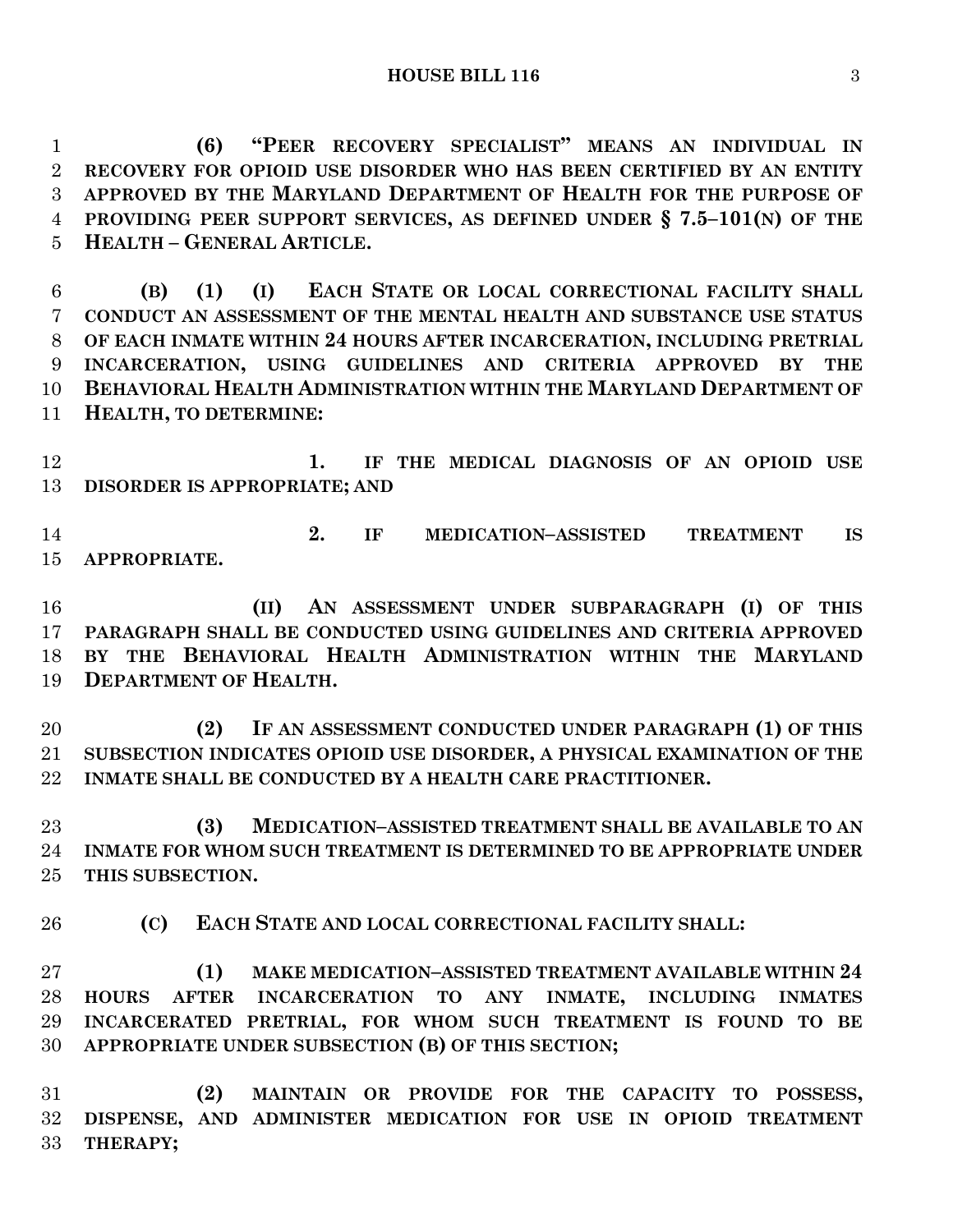**(3) PROVIDE BEHAVIORAL HEALTH COUNSELING FOR INMATES DIAGNOSED WITH OPIOID USE DISORDER CONSISTENT WITH THERAPEUTIC STANDARDS FOR SUCH THERAPIES IN A COMMUNITY SETTING;**

 **(4) PROVIDE ACCESS TO A HEALTH CARE PRACTITIONER LICENSED AS A DRUG ADDICTION TREATMENT ACT–WAIVER PRACTITIONER UNDER THE FEDERAL COMPREHENSIVE ADDICTION AND RECOVERY ACT OF 2016; AND**

 **(5) PROVIDE ON–PREMISES ACCESS TO PEER RECOVERY SPECIALISTS.**

 **(D) IF AN INMATE IS DIAGNOSED WITH OPIOID USE DISORDER AND ELIGIBLE FOR WORK RELEASE OR LEAVE, A STATE OR LOCAL CORRECTIONAL FACILITY SHALL PAY THE COSTS FOR THE INMATE SEEKING PEER RECOVERY SPECIALIST CERTIFICATION FROM AN ENTITY APPROVED BY THE MARYLAND DEPARTMENT OF HEALTH FOR THE PURPOSE OF TRAINING INDIVIDUALS ON PEER SUPPORT SERVICES, AS DEFINED UNDER § 7.5–101 OF THE HEALTH – GENERAL ARTICLE.**

 **(E) THE MARYLAND DEPARTMENT OF HEALTH SHALL DETERMINE WHETHER AN INMATE RECEIVED MEDICATION OR MEDICATION–ASSISTED TREATMENT FOR OPIOID USE DISORDER IMMEDIATELY PRECEDING OR DURING THE INMATE'S INCARCERATION, INCLUDING PRETRIAL INCARCERATION, AND SHALL CONTINUE THE TREATMENT WITHIN 24 HOURS AFTER INCARCERATION OR TRANSFER UNLESS:**

 **(1) THE INMATE VOLUNTARILY DISCONTINUES THE TREATMENT, VERIFIED THROUGH A WRITTEN AGREEMENT THAT INCLUDES A SIGNATURE; OR** 

 **(2) A HEALTH CARE PRACTITIONER DETERMINES THAT THE TREATMENT IS NO LONGER MEDICALLY APPROPRIATE.**

 **(F) BEFORE THE RELEASE OF AN INMATE DIAGNOSED WITH OPIOID USE DISORDER UNDER SUBSECTION (B) OF THIS SECTION, A STATE OR LOCAL CORRECTIONAL FACILITY SHALL DEVELOP A PLAN OF REENTRY THAT:**

 **(1) INCLUDES INFORMATION REGARDING POSTINCARCERATION ACCESS TO MEDICATION CONTINUITY, PEER RECOVERY SPECIALISTS, OTHER SUPPORTIVE THERAPY, AND ENROLLMENT IN HEALTH INSURANCE PLANS;**

 **(2) INCLUDES ANY RECOMMENDED REFERRALS BY A HEALTH CARE PRACTITIONER TO MEDICATION CONTINUITY, PEER RECOVERY SPECIALISTS, AND OTHER SUPPORTIVE THERAPY; AND**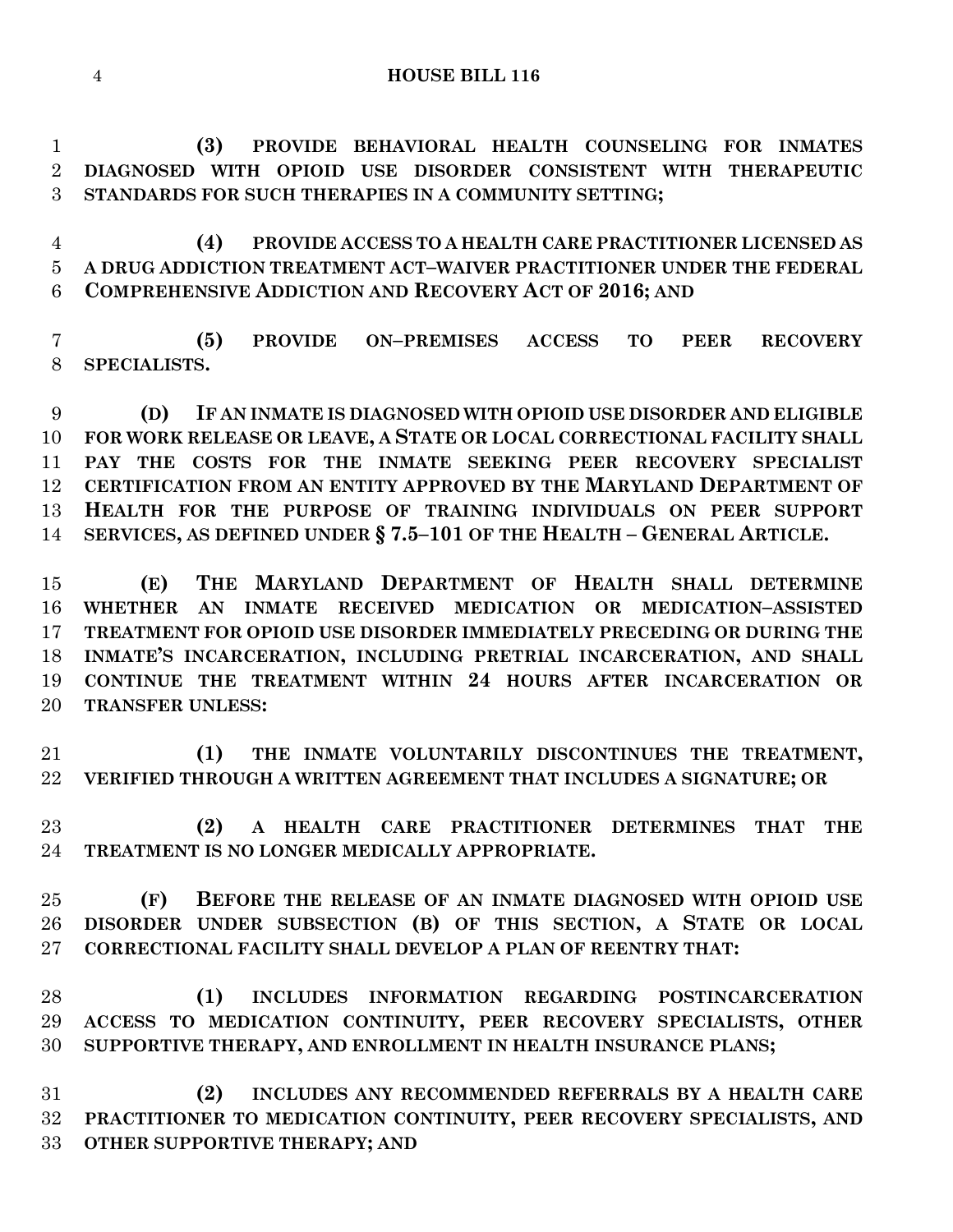**HOUSE BILL 116** 5

 **(3) IS REVIEWED AND, IF NEEDED, REVISED BY A HEALTH CARE PRACTITIONER AND PEER RECOVERY SPECIALIST.**

 **[**(b)**] (G)** The procedures and standards used to determine **[**drug addiction**] OPIOID USE DISORDER** and treatment of addicted inmates are subject to the guidelines and regulations adopted by the Maryland Department of Health.

 **[**(c)**] (H)** The State shall fund the program of **[**methadone detoxification**] OPIOID USE DISORDER SCREENING, EXAMINATION, AND TREATMENT OF INMATES AS PROVIDED UNDER THIS SECTION**.

 **(I) ON OR BEFORE NOVEMBER 1, 2020, AND ANNUALLY THEREAFTER, THE MARYLAND COMMISSION ON CORRECTIONAL STANDARDS SHALL REPORT TO THE GENERAL ASSEMBLY, IN ACCORDANCE WITH § 2–1246 OF THE STATE GOVERNMENT ARTICLE, ON:**

 **(1) THE NUMBER AND COST OF BEHAVIORAL HEALTH ASSESSMENTS AND OPIOID USE DISORDER EXAMINATIONS FOR INMATES IN STATE AND LOCAL CORRECTIONAL FACILITIES, INCLUDING THE NUMBER OF ASSESSMENTS AND EXAMINATIONS, AND THE NUMBER OF UNIQUE INMATES EXAMINED;**

 **(2) THE NUMBER OF INMATES WHO WERE RECEIVING MEDICATION OR MEDICATION–ASSISTED TREATMENT FOR OPIOID USE DISORDER IMMEDIATELY PRIOR TO INCARCERATION;**

 **(3) THE TYPE AND PREVALENCE OF MEDICATION OR MEDICATION–ASSISTED TREATMENTS FOR OPIOID USE DISORDER PROVIDED;**

 **(4) THE NUMBER OF INMATES DIAGNOSED WITH OPIOID USE DISORDER;**

 **(5) THE NUMBER OF INMATES FOR WHOM MEDICATION AND MEDICATION–ASSISTED TREATMENT FOR OPIOID USE DISORDER WAS PRESCRIBED;**

 **(6) THE NUMBER OF INMATES FOR WHOM MEDICATION AND MEDICATION–ASSISTED TREATMENT WAS PRESCRIBED AND INITIATED FOR OPIOID USE DISORDER;**

 **(7) THE NUMBER OF MEDICATIONS AND MEDICATION–ASSISTED TREATMENTS FOR OPIOID USE DISORDER PROVIDED ACCORDING TO EACH TYPE OF MEDICATION AND MEDICATION–ASSISTED TREATMENT OPTIONS;**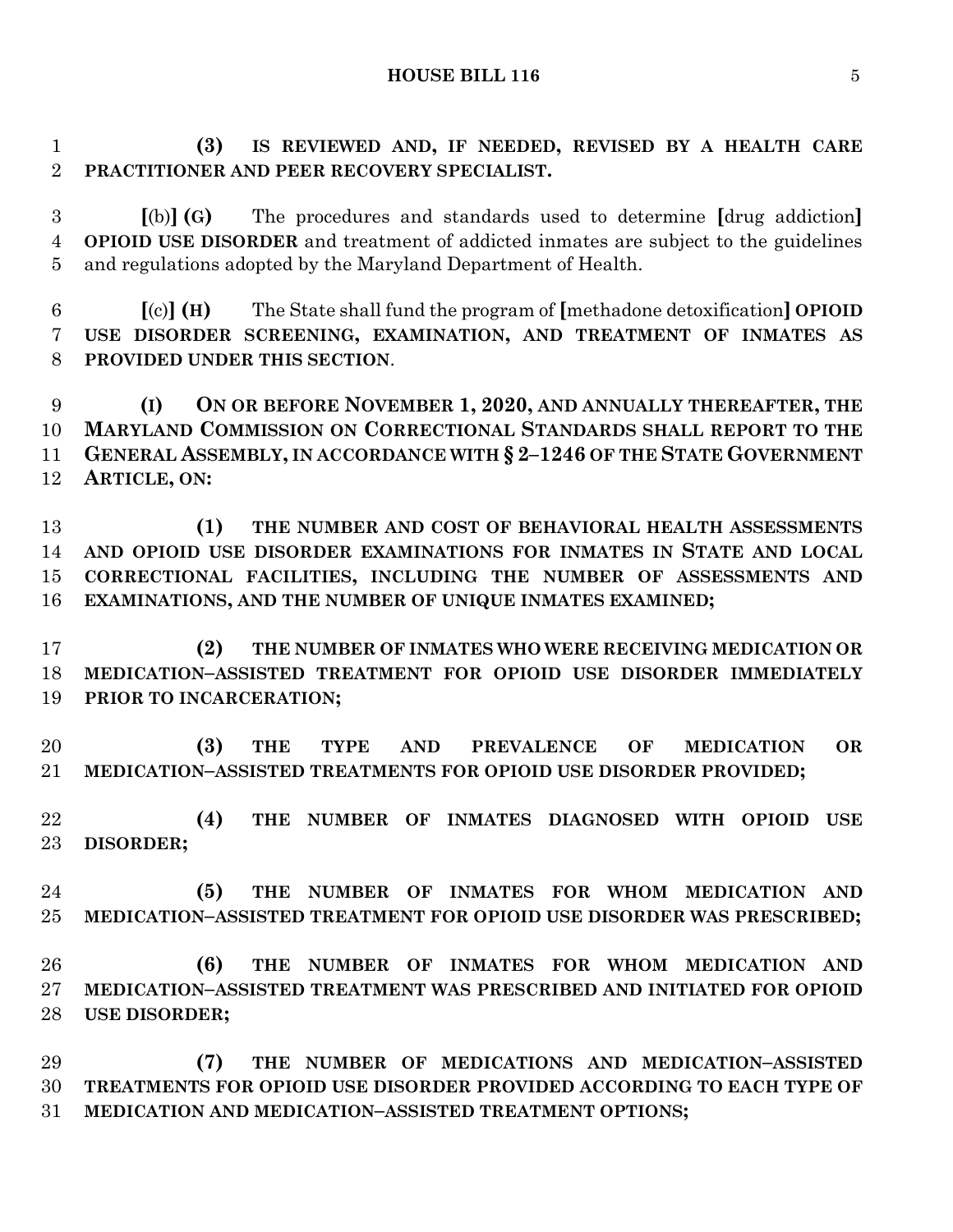**(8) THE NUMBER OF INMATES WHO CONTINUED TO RECEIVE THE SAME MEDICATION OR MEDICATION–ASSISTED TREATMENT FOR OPIOID USE DISORDER AS THE INMATE RECEIVED PRIOR TO INCARCERATION;**

 **(9) THE NUMBER OF INMATES WHO RECEIVED A DIFFERENT MEDICATION OR MEDICATION–ASSISTED TREATMENT FOR OPIOID USE DISORDER COMPARED TO WHAT THE INMATE RECEIVED PRIOR TO INCARCERATION;**

 **(10) THE NUMBER OF INMATES WHO INITIATED TREATMENT WITH MEDICATION OR MEDICATION–ASSISTED TREATMENT FOR OPIOID USE DISORDER WHO WERE NOT BEING TREATED FOR OPIOID USE DISORDER PRIOR TO INCARCERATION;**

 **(11) THE NUMBER OF INMATES WHO DISCONTINUED MEDICATION OR MEDICATION–ASSISTED TREATMENT FOR OPIOID USE DISORDER DURING INCARCERATION;**

 **(12) A REVIEW AND SUMMARY OF THE PERCENT OF DAYS, INCLUDING THE AVERAGE PERCENT, MEDIAN PERCENT, MODE PERCENT, AND INTERQUARTILE RANGE OF PERCENT, FOR INMATES WITH OPIOID USE DISORDER RECEIVING MEDICATION OR MEDICATION–ASSISTED TREATMENT FOR OPIOID USE DISORDER AS CALCULATED OVERALL AND STRATIFIED BY OTHER FACTORS, SUCH AS TYPE OF TREATMENT RECEIVED;**

 **(13) THE NUMBER OF INMATES RECEIVING MEDICATION OR MEDICATION–ASSISTED TREATMENT FOR OPIOID USE DISORDER PRIOR TO RELEASE;**

 **(14) THE NUMBER OF INMATES RECEIVING MEDICATION OR MEDICATION–ASSISTED TREATMENT PRIOR TO RELEASE FOR WHOM THE FACILITY HAD MADE A PRERELEASE REENTRY PLAN;**

 **(15) A REVIEW AND SUMMARY OF STATE AND LOCAL FACILITIES' PRACTICES RELATED TO MEDICATION AND MEDICATION–ASSISTED TREATMENT FOR OPIOID USE DISORDER FOR INMATES WITH OPIOID USE DISORDER BEFORE OCTOBER 1, 2019;**

 **(16) A REVIEW AND SUMMARY OF STATE AND LOCAL FACILITIES' PRERELEASE PLANNING PRACTICES RELATIVE TO INMATES DIAGNOSED WITH OPIOID USE DISORDER PRIOR TO, AND FOLLOWING, OCTOBER 1, 2019; AND**